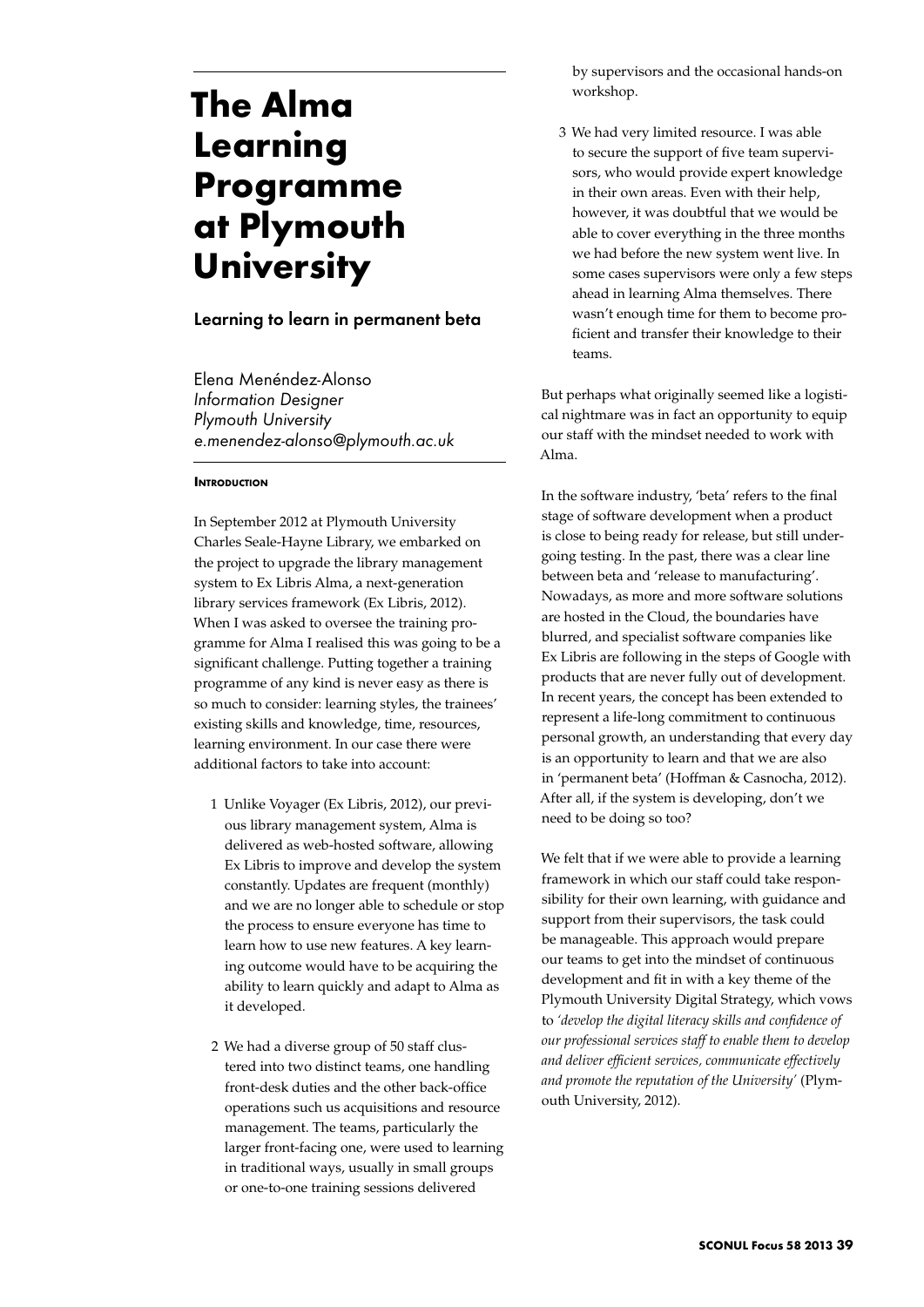# **The Alma Learning Programme – training, but not as you know it**

This is how the Alma Learning Programme for Plymouth University came about. The idea was to create a self-directed programme of learning activities that would allow staff to get familiar with Alma and acquire the competences that they need to work with our new library management system.

Self-directed meant that we would provide the structure for the programme, as well as a support framework. Staff would be able to set their own pace and decide in what areas they would need to spend more or less time. Each individual would have control over their own learning, but this also meant that they were expected to engage and take the initiative to learn and to ask for help if they got stuck.

By moving away from traditional training we thought we could reach a number of goals:

- The programme could be adapted to each personal learning style.
- • It would account for staff having different levels of awareness, e.g. some team members had helped to test our Alma data and settings and were therefore more familiar with the interface than those who had not been involved in the tests.
- It allowed us to embed the concept of continuous development and draw a parallel between Alma being constantly improved and staff being able to pick up new features as they appeared. This was the future, and it made sense to make this new way of working part of our culture from the very beginning.
- In time, staff would become more resilient as they gained familiarity with the online help and other support materials. There would be less dependence on other colleagues and increased ability to deal with situations 'outside the script'.
- Supervisors could make better use of their time by looking through the existing provision of training materials and contributing to the design and implementation of the selflearning programme, as well as supporting those who needed it most.

#### **Fundamentals of the programme**

The learning programme was created around three interconnected concepts (Fig. 1):

- competences
- supported self-learning
- self-assessment.



*Fig. 1 Principles of the Alma Learning Programme* 

### *Competences*

The competences, or learning outcomes, reflected the knowledge and skills that staff needed to have in order to operate Alma effectively. Competences were listed in a table and mapped across to existing learning materials and activities that could be used to learn and practise each task (Fig. 2).

### *Supported self-learning*

From the beginning, we knew that this plan would require some supervision and significant support. We could ask staff to take responsibility for their own learning, but they might have questions, or experience problems accessing the materials. And what about time? How long should people spend on their learning? Which parts of the day-job could be dropped or halted? We addressed these issues by providing a supported self-learning combo:

Learning materials + Study time + Mentors + Workshops

- • Staff had at their disposal a variety of **learning materials**, including workbooks, webinars and short online tutorials, as well as the Alma online help. Due to the relatively short timescale we had for skilling staff in the use of such a vast system, instead of creating our own resources we used the learning materials that had already been provided by Ex Libris.
- • Study spaces were provided and staff were encouraged to book **study time** to go over the learning materials. We used the online tool Doodle (http://www.doodle.com) to keep track of bookings and allow everyone to see when study spaces were available.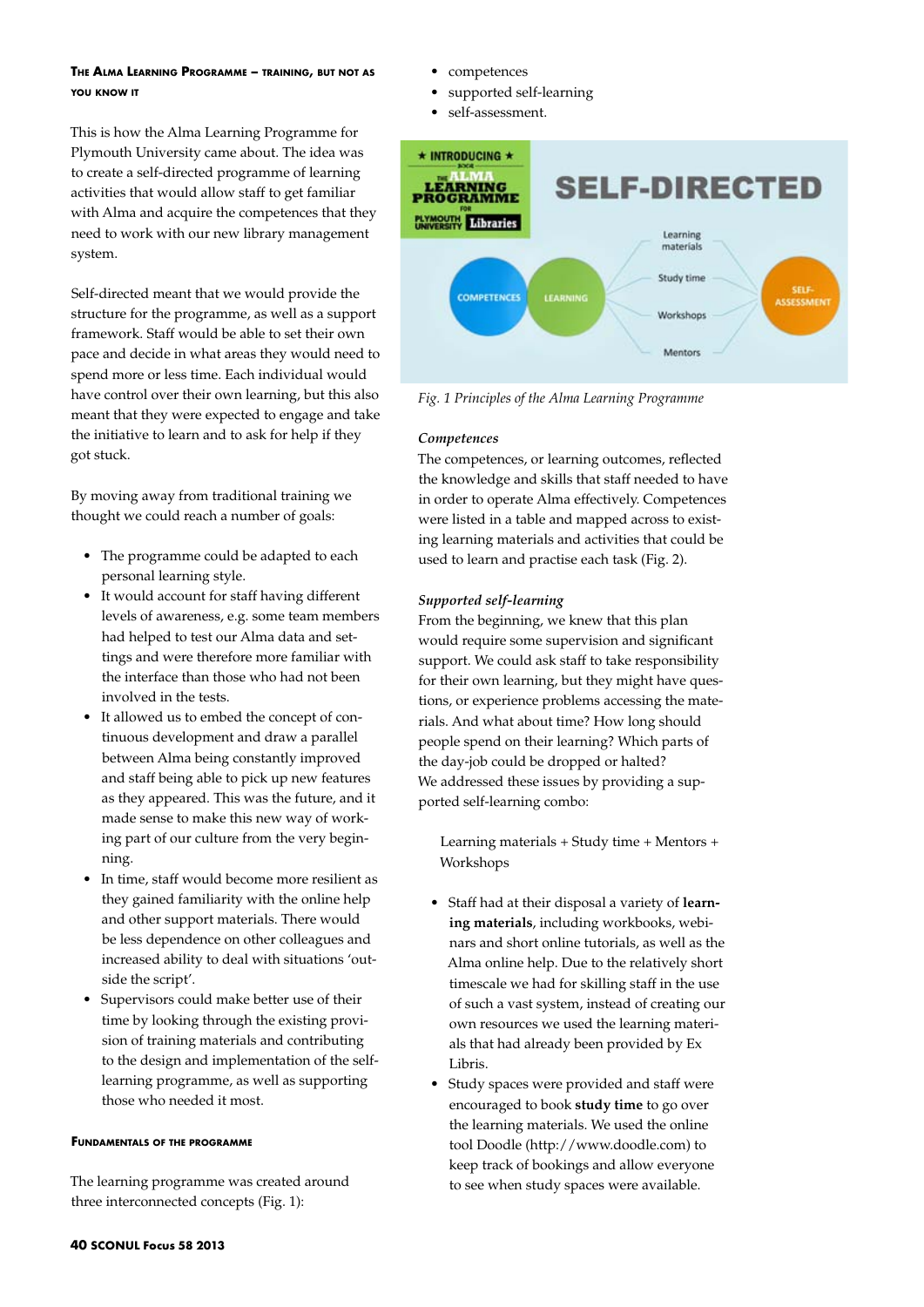| <b>ALMA Category</b>                                                | Competence                                             | <b>Notes</b>                                                                                                             | Role                                                                       | <b>Learning materials</b>                                                                                                                                                                            | Other support materials                                                                                                                                                                                                                                                          |
|---------------------------------------------------------------------|--------------------------------------------------------|--------------------------------------------------------------------------------------------------------------------------|----------------------------------------------------------------------------|------------------------------------------------------------------------------------------------------------------------------------------------------------------------------------------------------|----------------------------------------------------------------------------------------------------------------------------------------------------------------------------------------------------------------------------------------------------------------------------------|
| General                                                             | Understanding<br>Fulfilment<br>Infrastructure          | Includes:<br>· Libraries<br>· Locations<br>· Circulation Desks                                                           | Any                                                                        | · ExL Learning Center classes<br>Alma 106 (contact Project<br>Team for log in)                                                                                                                       | • ALMA Training - Fulfillment<br>Infrastructure PowerPoint                                                                                                                                                                                                                       |
| General                                                             | Understanding<br>Alma-Primo<br>integration             |                                                                                                                          | N/A                                                                        | · ExL Learning Center classes<br>Alma 601 + Alma 602<br>(contact Project Team for log<br>in)                                                                                                         |                                                                                                                                                                                                                                                                                  |
| <b>Circulation Desk</b><br>Operations                               | Finding items and<br>understanding item<br>information | Includes:<br>· Searching for items<br>· Item status<br>· Notes                                                           | Any                                                                        | · ALMA Help Contents -<br>Resource Management<br>· ALMA Help Search -<br>Viewing items<br>· ExL Learning Center classes<br>Alma 106 (contact Project<br>Team for log in)                             | . ALMA Training - Day to Day<br>Operations PowerPoint<br>• ALMA Training - Day-to-Day<br>operations hands-on<br>activities practice handout                                                                                                                                      |
| <b>Circulation Desk</b><br>Operations - Managing<br>Patron Services | Viewing and<br>understanding<br>patron information     | Includes:<br>• Searching for patrons<br>· User groups/roles<br>$\bullet$ Blocks<br>· Notes                               | <b>Circulation Desk</b><br>Operator (logged<br>into a circulation<br>desk) | · ALMA Help Contents -<br>Fulfillment - Circulation Desk<br>operations - Managing<br>Patron Services<br>· ExL Learning Center classes<br>Alma 106 + Alma 603<br>(contact Project Team for log<br>in) | · ALMA Training - Managing<br>Patrons PowerPoint<br>· ALMA Training - Managing<br>Patrons hands-on activities<br>practice handout<br>. ALMA Training - Day to Day<br>Operations PowerPoint<br>· ALMA Training - Day-to-Day<br>operations hands-on<br>activities practice handout |
| User Management-<br>Managing Users                                  | <b>Managing Patrons</b>                                | Includes:<br>• Adding Users<br>• Editing Users<br>• Importing External Users<br>• Deleting Users<br>· Deactivating Users | User manager<br>User administrator                                         | · ALMA Help Contents -<br>General - User Management<br>· ExL Learning Center classes<br>Alma 106 + Alma 701<br>(contact Project Team for log<br>in)                                                  | · ALMA Training -User<br>Management PowerPoint<br>• ALMA Training - Alma User<br>Management hands-on<br>exercises                                                                                                                                                                |

# **ALMA - FULFILMENT COMPETENCES**

*Fig. 2 An extract of the competences table for the 'Fulfilment' area* 

- • Each person was given a **mentor** to support them through the process. It was important to communicate what staff could expect from their mentors. Mentors were not there to answer functional questions about Alma (although some might well be able to). Their role was to discuss progress and answer general questions or concerns. They would monitor whether staff were struggling in any aspect of the programme, e.g. understanding the learning concepts, or finding time to study and practise. The mentors were a key part of the plan, tasked with monitoring the process and reporting back in weekly review meetings. In total we had five mentors for fifty staff.
- We ran **workshops** to troubleshoot problems or go through topics that were not covered sufficiently in the learning materials. The workshop topics were identified from queries raised by staff and concerns picked up by the mentors.

# *Self-assessment*

The final part of the programme required staff to use a series of tasks and exercises to assess their own ability to use Alma. Just as with the learning materials, the self-assessment tasks mapped out to the list of competences (Fig. 3). When staff completed a certain exercise satisfactorily, they could consider themselves competent in that area. If needed, mentors provided additional guidance, and once again, monitored progress and reported back to the implementation team with any issues.

# **Time to spread the news: launching the Alma Learning Programme**

Once all the pieces of the jigsaw were ready we just needed to bring it all together and explain the process to staff. We took a double approach. First we created a site to tie together all the elements of the learning programme (Fig. 4). The site would allow us to provide links to the competence lists, learning materials, mentors' names and contact details, study room booking forms, etc. We added a feedback form so staff could ask questions or raise concerns. We also had a list of FAQs where we posted information in response to queries.

We could have left it there, sent the link out to staff and let them get on with it. For some people that would have been enough, but we knew the concept of self-learning was not familiar to everyone and it was important to give every individual the opportunity to hear the same information. Hence, we organised workshops for all our staff where we explained the process step by step. This also gave everyone the opportunity to express concerns and raise queries.

# **Keeping things rolling**

After the kick-off workshops, it was time for the mentors to step into action. Their role – keeping in touch with the staff and identifying issues – was key to the success of the project. Just as with the learners themselves, it was important to allow them enough flexibility to choose when and how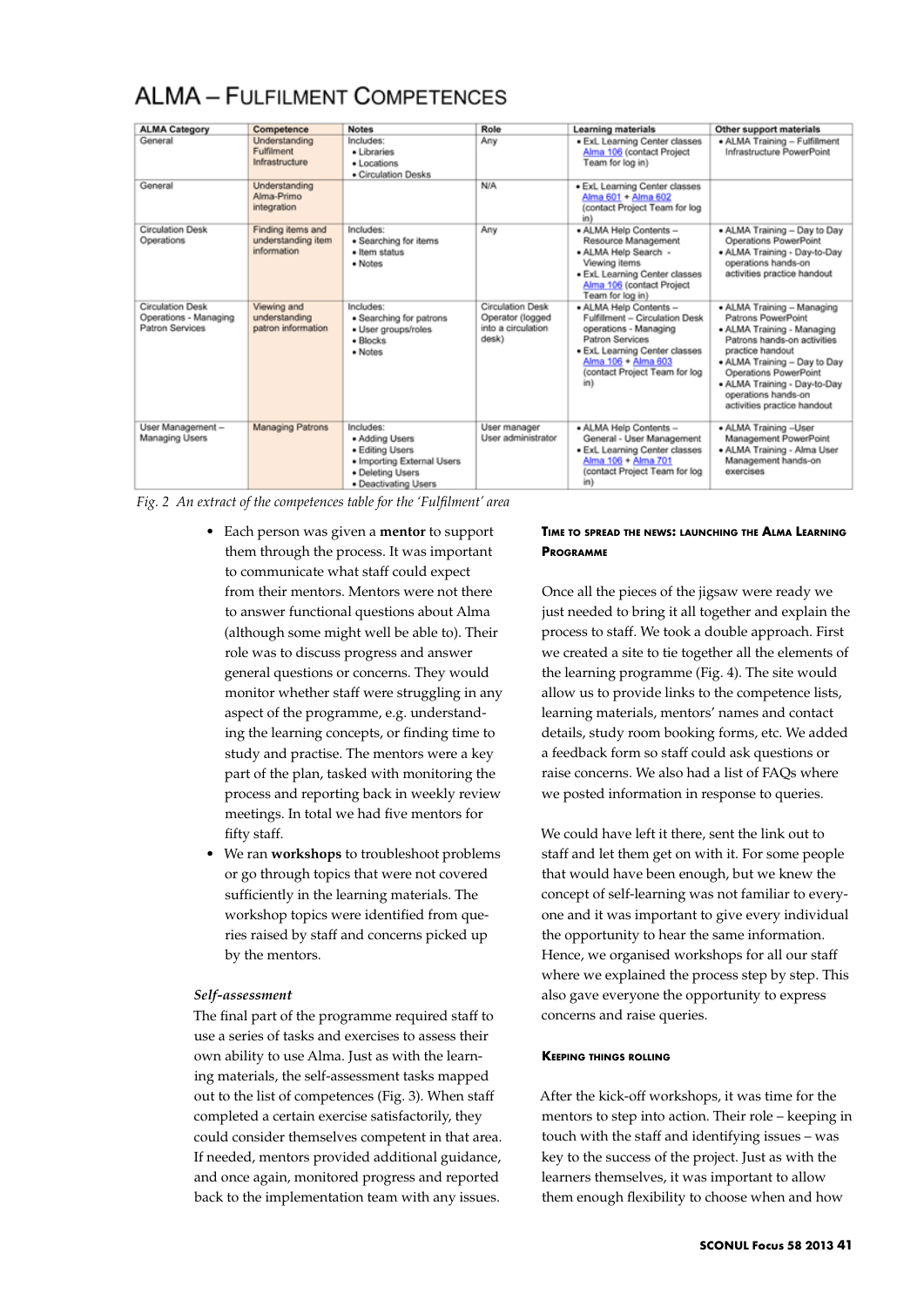|                                                                                                                                                                                                                                                                                           |                                                                                 |                          |                                             |                                     |                                |                              |                                         |                                     |                                                 |                                   |           | <b>COMPETENCES</b>                                             |                              |                                            |                         |                 |                                                         |                                                   |                                 |                                                         |                                                    |                                                      |                             |                      |
|-------------------------------------------------------------------------------------------------------------------------------------------------------------------------------------------------------------------------------------------------------------------------------------------|---------------------------------------------------------------------------------|--------------------------|---------------------------------------------|-------------------------------------|--------------------------------|------------------------------|-----------------------------------------|-------------------------------------|-------------------------------------------------|-----------------------------------|-----------|----------------------------------------------------------------|------------------------------|--------------------------------------------|-------------------------|-----------------|---------------------------------------------------------|---------------------------------------------------|---------------------------------|---------------------------------------------------------|----------------------------------------------------|------------------------------------------------------|-----------------------------|----------------------|
| <your name=""><br/><b>Resource Description Competences</b><br/>General<br/><b>Acquisitions Competences</b></your>                                                                                                                                                                         |                                                                                 |                          |                                             |                                     |                                |                              |                                         |                                     |                                                 |                                   |           |                                                                |                              |                                            |                         |                 |                                                         |                                                   |                                 |                                                         |                                                    |                                                      |                             |                      |
| <b>INSTRUCTIONS:</b><br>Work through the task list to meet<br>the Acquisitions and Resource<br>Management competences.<br>When you have done a Task, enter<br>"Yes" in the Task Completed<br>column.<br>You can make annotations for<br>yourself or your mentor in the<br>Comments column |                                                                                 | Searching the repository | the Purchasing<br>Understanding<br>Workflow | Creating and Searching for PO Lines | Packaging Purchase Order Lines | <b>x</b> Processing Renewals | Understanding the Invoicing<br>Workflow | Creating and searching for invoices | waiting for<br>Working with Invoices<br>payment | Understanding Alma Inventory Data | structure | Understanding the Metadata Editor<br>functions and information | Creating and Editing records | Getting records from External<br>Resources | Using Authorities       | Using Templates | Deleting and<br>Adding, Updating,<br>Relinking holdings | Deleting and<br>Adding, Updating,<br>Moving Items | Activating Electronic Resources | Editing electronic package and<br>portfolio information | deleting Local<br>Adding, updating and<br>Packages | deleting Local<br>Adding, updating and<br>Portfolios | Task<br>Completed<br>Yes/No | <b>Your Comments</b> |
|                                                                                                                                                                                                                                                                                           | NO TEST AVAILABLE                                                               |                          |                                             |                                     |                                |                              |                                         |                                     |                                                 |                                   |           |                                                                |                              |                                            | $\overline{\mathbf{x}}$ |                 |                                                         |                                                   |                                 |                                                         |                                                    |                                                      |                             |                      |
|                                                                                                                                                                                                                                                                                           | Finding bibliographic records                                                   | ٠                        |                                             |                                     |                                |                              |                                         |                                     |                                                 |                                   |           |                                                                |                              |                                            |                         |                 |                                                         |                                                   |                                 |                                                         |                                                    |                                                      |                             |                      |
|                                                                                                                                                                                                                                                                                           | Ordering individual items                                                       |                          |                                             | ٠                                   |                                |                              |                                         |                                     |                                                 |                                   |           |                                                                |                              |                                            |                         |                 |                                                         |                                                   |                                 |                                                         |                                                    |                                                      |                             |                      |
|                                                                                                                                                                                                                                                                                           | Checking previously ordered items                                               |                          |                                             | $\frac{1}{\sqrt{2}}$                |                                |                              |                                         |                                     |                                                 |                                   |           |                                                                |                              |                                            |                         |                 |                                                         |                                                   |                                 |                                                         |                                                    |                                                      |                             |                      |
|                                                                                                                                                                                                                                                                                           | Packaging various order lines into<br>a single order                            |                          |                                             |                                     | ٠                              |                              |                                         |                                     |                                                 |                                   |           |                                                                |                              |                                            |                         |                 |                                                         |                                                   |                                 |                                                         |                                                    |                                                      |                             |                      |
|                                                                                                                                                                                                                                                                                           | Completing the ordering of<br>materials                                         |                          | ٠                                           |                                     |                                |                              |                                         |                                     |                                                 |                                   |           |                                                                |                              |                                            |                         |                 |                                                         |                                                   |                                 |                                                         |                                                    |                                                      |                             |                      |
|                                                                                                                                                                                                                                                                                           | Creating invoices for ordered<br>items                                          |                          |                                             |                                     |                                |                              |                                         | ٠                                   |                                                 |                                   |           |                                                                |                              |                                            |                         |                 |                                                         |                                                   |                                 |                                                         |                                                    |                                                      |                             |                      |
|                                                                                                                                                                                                                                                                                           | Checking previously created<br><i>invoices</i>                                  |                          |                                             |                                     |                                |                              |                                         | ٠                                   |                                                 |                                   |           |                                                                |                              |                                            |                         |                 |                                                         |                                                   |                                 |                                                         |                                                    |                                                      |                             |                      |
|                                                                                                                                                                                                                                                                                           | Paying invoices                                                                 |                          |                                             |                                     |                                |                              |                                         |                                     | ٠                                               |                                   |           |                                                                |                              |                                            |                         |                 |                                                         |                                                   |                                 |                                                         |                                                    |                                                      |                             |                      |
|                                                                                                                                                                                                                                                                                           | Completing the invoicing of<br>materials                                        |                          |                                             |                                     |                                |                              | ٠                                       |                                     |                                                 |                                   |           |                                                                |                              |                                            |                         |                 |                                                         |                                                   |                                 |                                                         |                                                    |                                                      |                             |                      |
| TASKS                                                                                                                                                                                                                                                                                     | Navigating successfully between<br>bibliographic records, holdings and<br>items |                          |                                             |                                     |                                |                              |                                         |                                     |                                                 |                                   | ٠         |                                                                |                              |                                            |                         |                 |                                                         |                                                   |                                 |                                                         |                                                    |                                                      |                             |                      |
|                                                                                                                                                                                                                                                                                           | Viewing and understanding<br>records in the Metadata Editor                     |                          |                                             |                                     |                                |                              |                                         |                                     |                                                 |                                   |           | ٠                                                              |                              |                                            |                         |                 |                                                         |                                                   |                                 |                                                         |                                                    |                                                      |                             |                      |
|                                                                                                                                                                                                                                                                                           | Creating and editing records using<br>the Metadata Editor                       |                          |                                             |                                     |                                |                              |                                         |                                     |                                                 |                                   |           |                                                                | ٠                            |                                            |                         |                 |                                                         |                                                   |                                 |                                                         |                                                    |                                                      |                             |                      |
|                                                                                                                                                                                                                                                                                           | Finding and importing records<br>from external resources, eg BL or<br>LOC       |                          |                                             |                                     |                                |                              |                                         |                                     |                                                 |                                   |           |                                                                |                              | ٠                                          |                         |                 |                                                         |                                                   |                                 |                                                         |                                                    |                                                      |                             |                      |
|                                                                                                                                                                                                                                                                                           | Using existing templates to create<br>a bibliographic record from scratch       |                          |                                             |                                     |                                |                              |                                         |                                     |                                                 |                                   |           |                                                                |                              |                                            |                         | ٠               |                                                         |                                                   |                                 |                                                         |                                                    |                                                      |                             |                      |
|                                                                                                                                                                                                                                                                                           | Adding/updating holdings                                                        |                          |                                             |                                     |                                |                              |                                         |                                     |                                                 |                                   |           |                                                                |                              |                                            |                         |                 | ٠                                                       |                                                   |                                 |                                                         |                                                    |                                                      |                             |                      |
|                                                                                                                                                                                                                                                                                           | Adding/updating items                                                           |                          |                                             |                                     |                                |                              |                                         |                                     |                                                 |                                   |           |                                                                |                              |                                            |                         |                 |                                                         | ٠                                                 |                                 |                                                         |                                                    |                                                      |                             |                      |
|                                                                                                                                                                                                                                                                                           | Activating e-portfolio/package                                                  |                          |                                             |                                     |                                |                              |                                         |                                     |                                                 |                                   |           |                                                                |                              |                                            |                         |                 |                                                         |                                                   | ٠                               |                                                         |                                                    |                                                      |                             |                      |
|                                                                                                                                                                                                                                                                                           | Edting e-portfolio/package<br>information, eg coverage, license<br>details      |                          |                                             |                                     |                                |                              |                                         |                                     |                                                 |                                   |           |                                                                |                              |                                            |                         |                 |                                                         |                                                   |                                 | ۰                                                       | $\bullet$                                          | ۰                                                    |                             |                      |

*Fig. 3 Example self-assessment checklist* 

| SteAtliens . M E                                                                                                                                                                             | <b>Page</b>                                                                                                                                                                                                                                                                                                                                                                                                                                                                                                                                                                                                                                                                                                                                                                                                                                                                                                                                                                                                         |                                                                         | Elena Menendez-Alonso +                                                                                                                                                                                                                                                                                                             |  |  |  |  |  |  |
|----------------------------------------------------------------------------------------------------------------------------------------------------------------------------------------------|---------------------------------------------------------------------------------------------------------------------------------------------------------------------------------------------------------------------------------------------------------------------------------------------------------------------------------------------------------------------------------------------------------------------------------------------------------------------------------------------------------------------------------------------------------------------------------------------------------------------------------------------------------------------------------------------------------------------------------------------------------------------------------------------------------------------------------------------------------------------------------------------------------------------------------------------------------------------------------------------------------------------|-------------------------------------------------------------------------|-------------------------------------------------------------------------------------------------------------------------------------------------------------------------------------------------------------------------------------------------------------------------------------------------------------------------------------|--|--|--|--|--|--|
| ExLibris<br>Alma                                                                                                                                                                             | Alma Learning Programme . Home                                                                                                                                                                                                                                                                                                                                                                                                                                                                                                                                                                                                                                                                                                                                                                                                                                                                                                                                                                                      |                                                                         | T Like It<br>Taigs<br>Nature                                                                                                                                                                                                                                                                                                        |  |  |  |  |  |  |
| Alma Learning Programme:                                                                                                                                                                     |                                                                                                                                                                                                                                                                                                                                                                                                                                                                                                                                                                                                                                                                                                                                                                                                                                                                                                                                                                                                                     |                                                                         | Ð<br>Search this site                                                                                                                                                                                                                                                                                                               |  |  |  |  |  |  |
| Alma Learning<br>Programme<br>Home<br>Competences<br>Learning materials:<br>Links to Alma<br>stinarmoniuma<br>Workshops<br><b>Hentors</b><br>Feedback form<br>Discussions<br>Team Discussion | The Alma Learning Programme<br>is a self-directed programme of learning that will allow you to get<br>familiar with Alma and acquire the competences that you will need to<br>work with our new library management system.<br>How will it work?<br>1. You will receive a list of competences that you can develop by working<br>through learning materials and exercises.<br>2. You will be allocated study/practice time so you can work through the<br>materials. Please make the most of this time - that's what the "self" in self-<br>directed means.<br>3. We will run workshops to troubleshoot problems or go through topics that<br>may not be covered in the learning materials.<br>4. You will be allocated a menter who will support you through the process. They<br>are there to docute your progress and anower questions or concerns.<br>5. During the programme, you will receive materials and activities to help you.<br>self-assess your Alma competences. Your mentor will provide additional. |                                                                         | <b>Workshops</b><br>Workshops Diary<br>05/02/2013 02:00 PM Alma Learning Kidi-off Workshop 1 G HRV<br>07/02/2013 09:00 AM Alma Learning Kid-off Warkshop 2 Black<br><b>W</b> Add new event<br><b>Practice and Learning Materials</b><br>Links to Alma Environment<br>a Plynouth University PRODUCTION Brivansment<br>a Alea SANDROX |  |  |  |  |  |  |
| A Recycle Sin<br>All Site Content                                                                                                                                                            | guidance if needed.<br>Competences<br>These documents provide a link between the Alma competences you need, and the learning materials you can use to acquire those<br>competences. In the first instance, CDS staff will need the Acquisitions and Resource Management competences. LTG staff<br>should upe the Fulfillment competences document.                                                                                                                                                                                                                                                                                                                                                                                                                                                                                                                                                                                                                                                                  |                                                                         | + Add new link<br>Learning Materials<br># Ex Libris Learning Center Alma Classes<br>. Alma Training: Webmar Recordings, Skites and Evercises                                                                                                                                                                                        |  |  |  |  |  |  |
|                                                                                                                                                                                              | Competences<br>Type Name                                                                                                                                                                                                                                                                                                                                                                                                                                                                                                                                                                                                                                                                                                                                                                                                                                                                                                                                                                                            | <b>Hodified By</b>                                                      | + Add new link                                                                                                                                                                                                                                                                                                                      |  |  |  |  |  |  |
|                                                                                                                                                                                              | 國<br>Resource Management competences v1 - 20130118 GMM<br>£h<br>Fulfilment competences v2 - 20130117 GHP<br>Acquisitions competences v2 - 30130130 WHH                                                                                                                                                                                                                                                                                                                                                                                                                                                                                                                                                                                                                                                                                                                                                                                                                                                              | Elena Metendez-Alonso<br>Elena Manendez-Algnso<br>Elena Henendez-Algnes | Mentors<br>You will be allocated a mentor to support you through<br>the learning programme. If you don't know who your mentor is,                                                                                                                                                                                                   |  |  |  |  |  |  |
|                                                                                                                                                                                              | Fig. 4 The Alma Learning Programme website                                                                                                                                                                                                                                                                                                                                                                                                                                                                                                                                                                                                                                                                                                                                                                                                                                                                                                                                                                          |                                                                         |                                                                                                                                                                                                                                                                                                                                     |  |  |  |  |  |  |

they contacted their 'mentees'. Most mentors chose a combination of email and face-to-face contact, which worked well.

The mentors got together weekly, and as learning programme coordinator I took the role of 'mentor to the mentors'. I checked that things were on

track, but it was also an opportunity to discuss concerns and find solutions as a group. The feedback from the mentors was very important, not only because they relayed how things were progressing in their teams, but mainly because they were a key instrument in the delivery of the programme. If they appeared positive and confi